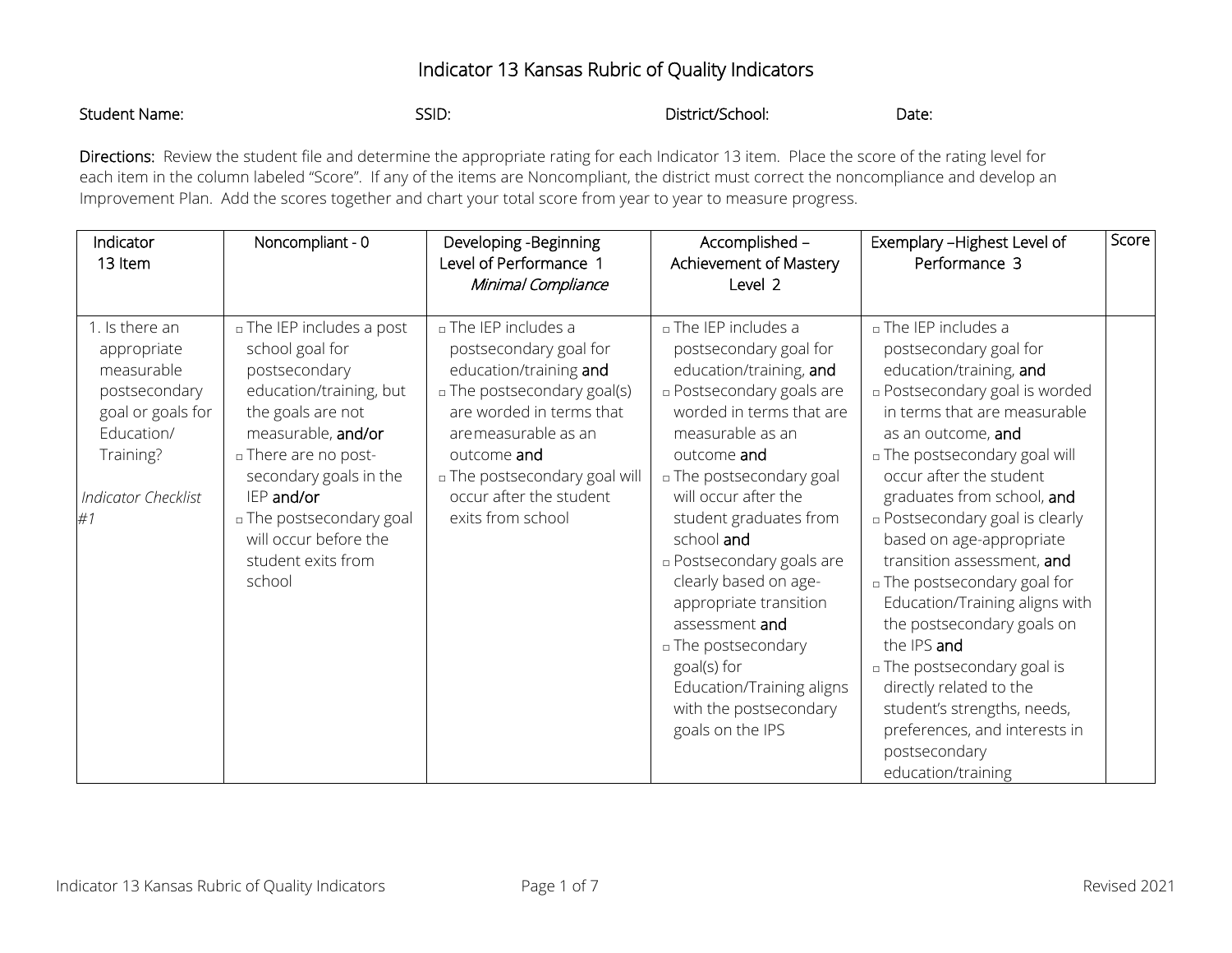| Indicator<br>13 Item                                                                                                                 | Noncompliant - 0                                                                                                                                                                                                                                                                 | Developing -Beginning<br>Level of Performance 1<br>Minimal Compliance                                                                                                                                                                            | Accomplished -<br>Achievement of Mastery<br>Level 2                                                                                                                                                                                                                                                                                                                                                                                                                               | Exemplary - Highest Level of<br>Performance 3                                                                                                                                                                                                                                                                                                                                                                                                                                                                                                                                                            | Score |
|--------------------------------------------------------------------------------------------------------------------------------------|----------------------------------------------------------------------------------------------------------------------------------------------------------------------------------------------------------------------------------------------------------------------------------|--------------------------------------------------------------------------------------------------------------------------------------------------------------------------------------------------------------------------------------------------|-----------------------------------------------------------------------------------------------------------------------------------------------------------------------------------------------------------------------------------------------------------------------------------------------------------------------------------------------------------------------------------------------------------------------------------------------------------------------------------|----------------------------------------------------------------------------------------------------------------------------------------------------------------------------------------------------------------------------------------------------------------------------------------------------------------------------------------------------------------------------------------------------------------------------------------------------------------------------------------------------------------------------------------------------------------------------------------------------------|-------|
| 2. Is there an<br>appropriate<br>measurable<br>postsecondary<br>goal or goals for<br>Employment?<br><b>Indicator Checklist</b><br>#2 | □ The IEP includes a post<br>school goal for<br>postsecondary<br>employment, but the<br>goals are not<br>measurable, and/or<br>a There are no post-<br>secondary goals in the<br>IEP and/or<br>□ The postsecondary goal<br>will occur before the<br>student exits from<br>school | n The IEP includes a<br>postsecondary goal for<br>employment, and<br>□ The postsecondary goal is<br>worded in terms that are<br>measurable as an outcome<br>and<br>n The postsecondary goal will<br>occur after the student<br>exits from school | n The IEP includes a<br>postsecondary goal for<br>employment, and<br><b>Postsecondary goals are</b><br>worded in terms that are<br>measurable as an<br>outcome and<br><sup>o</sup> The postsecondary goal<br>will occur after the<br>student graduates from<br>school and<br><b>Postsecondary goal is</b><br>clearly based on age-<br>appropriate transition<br>assessment and<br>□ The postsecondary goal<br>for Employment aligns<br>with the postsecondary<br>goals on the IPS | n The IEP includes a<br>postsecondary goal for<br>employment, and<br><b>Postsecondary goal is worded</b><br>in terms that are measurable<br>as an outcome, and<br>□ The postsecondary goal will<br>occur after the student<br>graduates from school, and<br><b>Postsecondary goal is clearly</b><br>based on age-appropriate<br>transition assessment, and<br>aThe postsecondary goal for<br>Employment aligns with the<br>postsecondary goals on the<br>IPS and<br>□ The postsecondary goal is<br>directly related to the<br>student's strengths, needs,<br>preferences, and interests in<br>employment |       |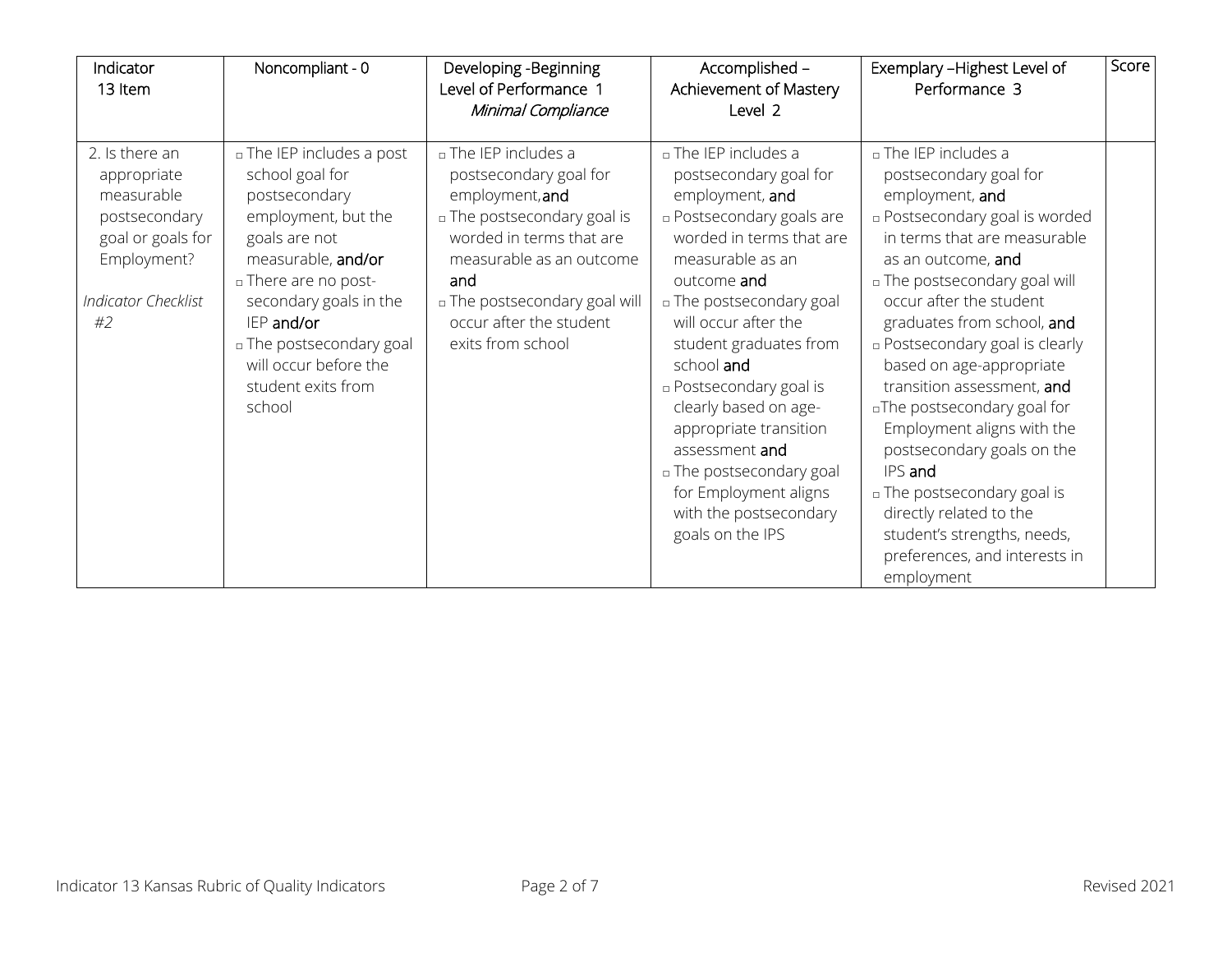| Indicator<br>13 Item                                                                                                                            | Noncompliant - 0                                                                                                                                                                                                                                                                                    | Developing -Beginning<br>Level of Performance 1<br>Minimal Compliance                                                                                                                                                                                                                                                                                                                                                      | Accomplished -<br>Achievement of Mastery<br>Level 2                                                                                                                                                                                                                                                                                                                                            | Exemplary - Highest Level of<br>Performance 3                                                                                                                                                                                                                                                                                                                                                                                                                                                                                              | Score |
|-------------------------------------------------------------------------------------------------------------------------------------------------|-----------------------------------------------------------------------------------------------------------------------------------------------------------------------------------------------------------------------------------------------------------------------------------------------------|----------------------------------------------------------------------------------------------------------------------------------------------------------------------------------------------------------------------------------------------------------------------------------------------------------------------------------------------------------------------------------------------------------------------------|------------------------------------------------------------------------------------------------------------------------------------------------------------------------------------------------------------------------------------------------------------------------------------------------------------------------------------------------------------------------------------------------|--------------------------------------------------------------------------------------------------------------------------------------------------------------------------------------------------------------------------------------------------------------------------------------------------------------------------------------------------------------------------------------------------------------------------------------------------------------------------------------------------------------------------------------------|-------|
| 3. Is there an<br>appropriate<br>measurable<br>postsecondary<br>goal or goals for<br>Independent<br>Living?<br><b>Indicator Checklist</b><br>#3 | <b>a</b> The IEP includes a post<br>school goal for<br>independent living,<br>when appropriate, but<br>the goals are not<br>measurable, and/or<br>a There are no post-<br>secondary goals in the<br>IEP and/or<br>□ The postsecondary goal<br>will occur before the<br>student exits from<br>school | $\Box$ The IEP includes a<br>postsecondary goal for<br>independent living, when<br>appropriate, and<br>□ Postsecondary goal is<br>worded in terms that are<br>measurable as an outcome<br>and<br>a The postsecondary goal will<br>occur after the student<br>exits from school, or<br>$\Box$ A measurable<br>postsecondary goal that<br>covers Independent Living<br>for this student is not<br>appropriate or not needed. | $\Box$ The IEP includes a<br>postsecondary goal for<br>independent living, when<br>appropriate, and<br><b>Postsecondary goal is</b><br>worded in terms that are<br>measurable as an<br>outcome and<br>a The postsecondary goal<br>will occur after the<br>student graduates from<br>school and<br>□ The postsecondary goal is<br>clearly based on age-<br>appropriate transition<br>assessment | $\Box$ The IEP includes a<br>postsecondary goal for<br>independent living, when<br>appropriate, and<br><b>Postsecondary goal is worded</b><br>in terms that are measurable<br>as an outcome and<br>□ The postsecondary goal will<br>occur after the student<br>graduates from school and<br><b>Postsecondary goal is clearly</b><br>based on age-appropriate<br>transition assessment and<br>□ The postsecondary goal is<br>directly related to the<br>student's strengths, needs,<br>preferences, and interests for<br>independent living |       |
| 4. Is the<br>postsecondary<br>goal(s) updated<br>annually?<br><b>Indicator Checklist</b><br>#4                                                  | □ The postsecondary goals<br>were not updated<br>annually.                                                                                                                                                                                                                                          | a The postsecondary goals<br>were updated annually.                                                                                                                                                                                                                                                                                                                                                                        |                                                                                                                                                                                                                                                                                                                                                                                                | □ The postsecondary goals were<br>updated annually and<br>□ The IPS review and the IEP<br>annual review were integrated<br>and aligned.                                                                                                                                                                                                                                                                                                                                                                                                    |       |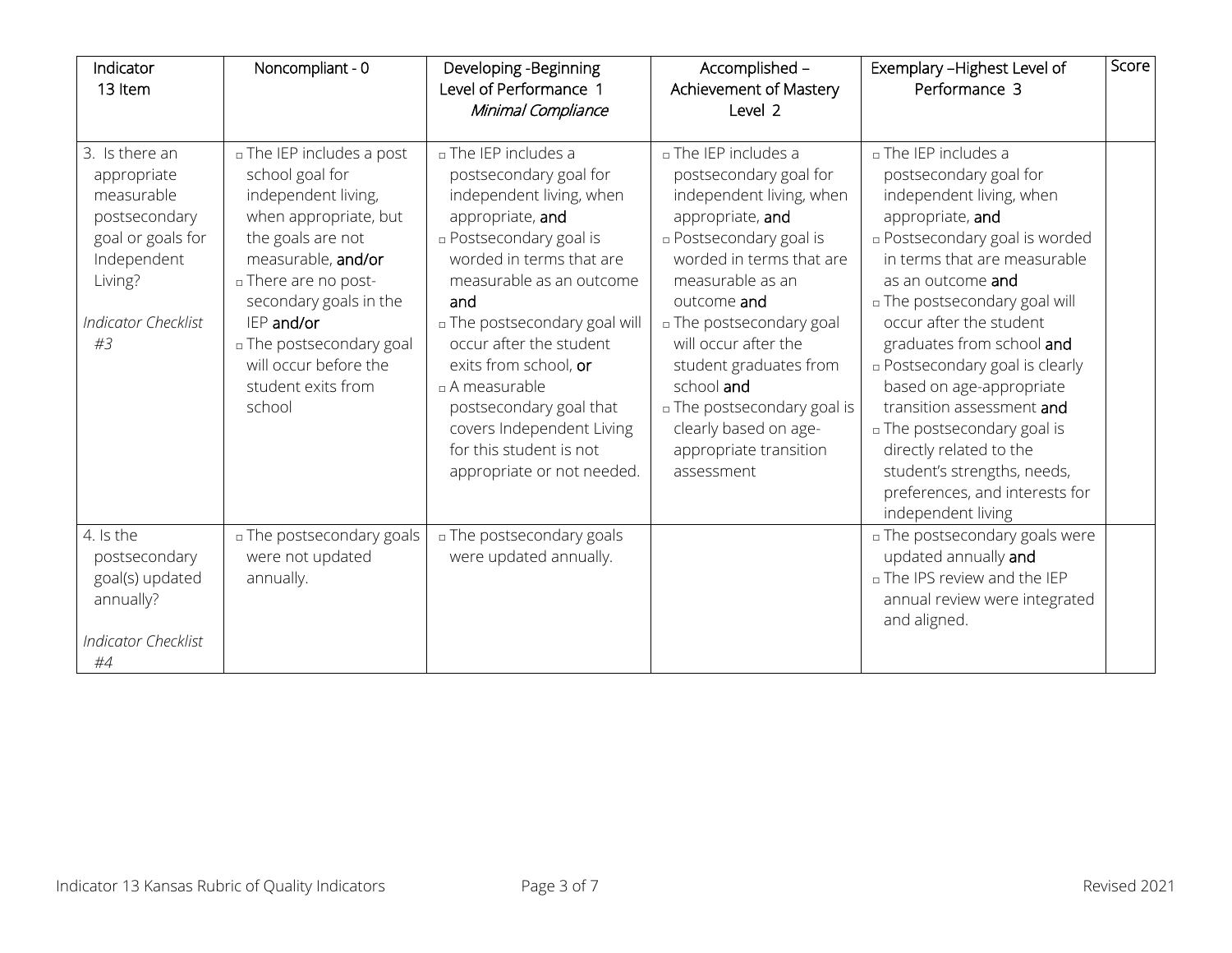| Indicator<br>13 Item                                                                                                                                                           | Noncompliant - 0                                                                                                                                                                                                                                                                                                                                                                                                           | Developing - Beginning<br>Level of Performance 1<br>Minimal Compliance                                                                                                                                                                                                                                                                                                                                   | Accomplished -<br>Achievement of Mastery<br>Level 2                                                                                                                                                                                                                                                                                                                                                                                                                                                                                                     | Exemplary - Highest Level of<br>Performance 3                                                                                                                                                                                                                                                                                                                                                                                                                                                                                                                                          | Score |
|--------------------------------------------------------------------------------------------------------------------------------------------------------------------------------|----------------------------------------------------------------------------------------------------------------------------------------------------------------------------------------------------------------------------------------------------------------------------------------------------------------------------------------------------------------------------------------------------------------------------|----------------------------------------------------------------------------------------------------------------------------------------------------------------------------------------------------------------------------------------------------------------------------------------------------------------------------------------------------------------------------------------------------------|---------------------------------------------------------------------------------------------------------------------------------------------------------------------------------------------------------------------------------------------------------------------------------------------------------------------------------------------------------------------------------------------------------------------------------------------------------------------------------------------------------------------------------------------------------|----------------------------------------------------------------------------------------------------------------------------------------------------------------------------------------------------------------------------------------------------------------------------------------------------------------------------------------------------------------------------------------------------------------------------------------------------------------------------------------------------------------------------------------------------------------------------------------|-------|
| 5. Is there<br>evidence that the<br>measurable<br>postsecondary<br>goals were based<br>on age-<br>appropriate<br>transition<br>assessment?<br><b>Indicator Checklist</b><br>#5 | □ There is no<br>documentation of<br>transition assessment or<br>□ The Transition<br>Assessments are not<br>appropriate for the<br>age/grade level of the<br>student or<br>□ The transition<br>assessment does not<br>provide information on<br>the student's needs,<br>strengths, preferences,<br>and interests or<br>□ The assessment results<br>do not demonstrate a<br>clear connection to the<br>postsecondary goals. | □ There is documentation of<br>at least one transition<br>assessment which appears<br>to be appropriate for the<br>age/grade level of the<br>student and<br>□ The transition assessment<br>was used to provide<br>information on the student's<br>needs, strengths,<br>preferences, and interests<br>and<br>□ The assessment results<br>demonstrate a clear<br>connection to the<br>postsecondary goals. | □ There is documentation of<br>at least one transition<br>assessment which<br>appears to be appropriate<br>for the age/grade level of<br>the student and<br>□ The transition assessment<br>was used to provide<br>information on the<br>student's needs,<br>strengths, preferences,<br>and interests and<br>□ The assessment results<br>demonstrate a clear<br>connection to the<br>postsecondary goals and<br>□ There is reference to<br>career assessments from<br>the IPS and<br>□ The PLAAFPs reference<br>the results of transition<br>assessment. | n There are two or more<br>transition assessments used<br>that are appropriate for the<br>age/grade level of the student<br>and<br>$\Box$ The transition assessment was<br>used to provide information<br>on the student's needs,<br>strengths, preferences, and<br>interests and<br>□ The PLAAFPs reference the<br>results of transition<br>assessment and<br>□ The transition assessment<br>results demonstrate a clear<br>connection to the<br>• postsecondary goals<br><b>IPS</b><br>$\bullet$<br>present levels<br>transition services<br>courses of study<br>annual goal(s)<br>٠ |       |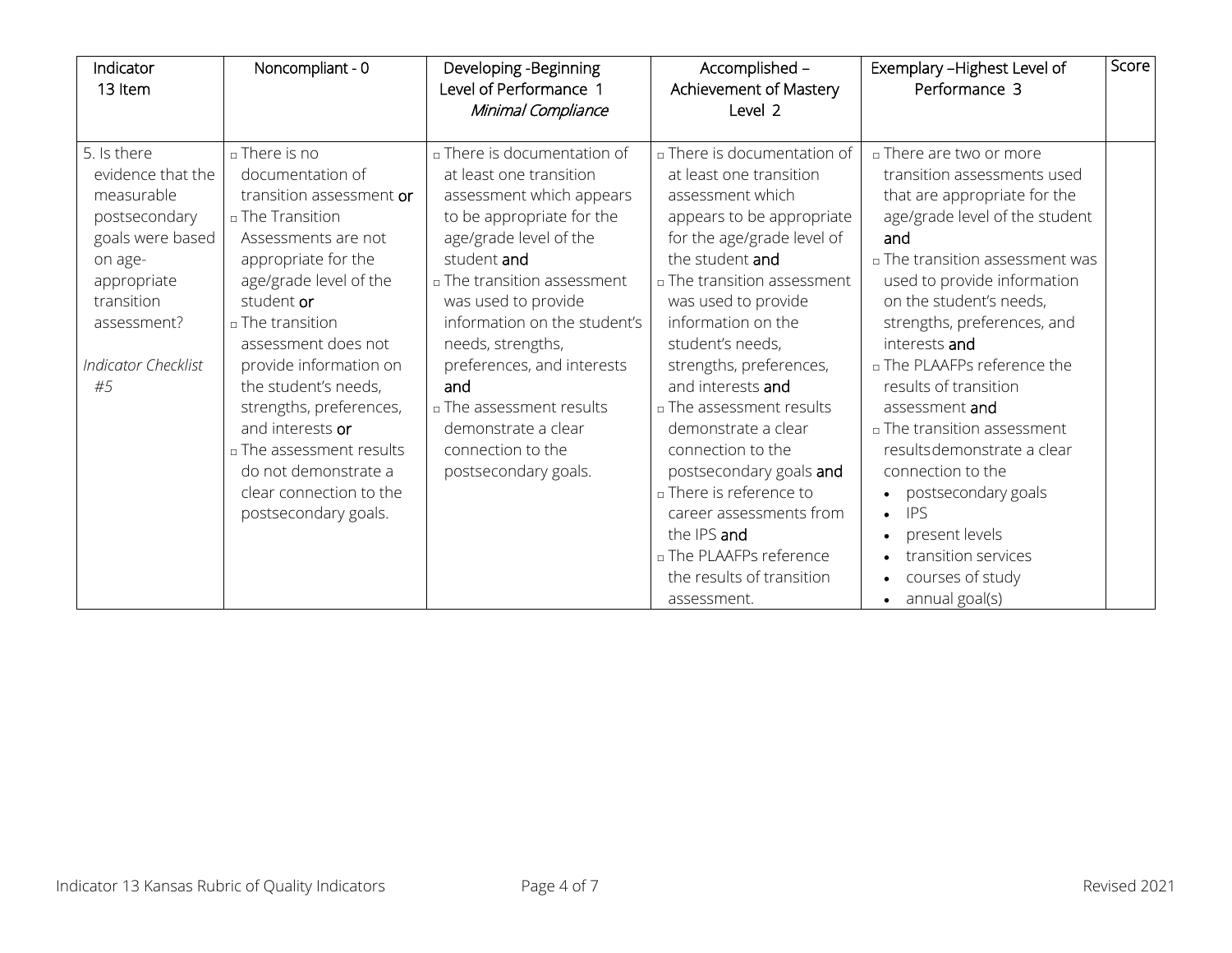| Indicator<br>13 Item                                                                                           | Noncompliant - 0                                                                                                                                                               | Developing -Beginning<br>Level of Performance 1<br>Minimal Compliance                                                                                                                          | Accomplished -<br>Achievement of Mastery<br>Level 2                                                                                                                           | Exemplary - Highest Level of<br>Performance 3                                                                                                                                                                                             | Score |
|----------------------------------------------------------------------------------------------------------------|--------------------------------------------------------------------------------------------------------------------------------------------------------------------------------|------------------------------------------------------------------------------------------------------------------------------------------------------------------------------------------------|-------------------------------------------------------------------------------------------------------------------------------------------------------------------------------|-------------------------------------------------------------------------------------------------------------------------------------------------------------------------------------------------------------------------------------------|-------|
| 6. Are there<br>transition                                                                                     | □ The IEP has no transition<br>services listed or                                                                                                                              | aThe transition services<br>described in the IEP appear                                                                                                                                        | aThe transition services<br>described in the IEP                                                                                                                              | aThe transition services<br>described in the IEP appear to                                                                                                                                                                                |       |
| services in the<br>IEP that will<br>reasonably<br>enable the<br>student to meet<br>his or her<br>postsecondary | □ The transition services<br>described in the IEP do<br>not appear to be a<br>coordinated set of<br>activities that will<br>reasonably assist the<br>student in reaching their | to be a coordinated set of<br>activities that will<br>reasonably assist the<br>student in reaching his/her<br>postsecondary goals and<br>□There is at least one<br>transition service included | appear to be a<br>coordinated set of<br>activities that will<br>reasonably assist the<br>student in reaching<br>his/her postsecondary<br>goals and<br>aThere is more than one | be a coordinated set of<br>activities that will reasonably<br>assist the student in reaching<br>their postsecondary goals and<br>aThere is more than one<br>transition service included in<br>the IEP for each                            |       |
| goal(s)?<br>Indicator checklist<br>#6                                                                          | postsecondary goals<br>and/or<br>□ There is not a statement<br>of transition service<br>included in the IEP for<br>each postsecondary<br>goal.                                 | in the IEP for each<br>postsecondary goal, or<br>n There is documentation<br>that individual<br>services/activities were<br>considered but are not<br>necessary.                               | transition service<br>included in the IEP for<br>each postsecondary goal<br>and<br>□The transition services of<br>the IEP are aligned with<br>the IPS plan of study.          | postsecondary goal and<br>aThe transition services of the<br>IEP are aligned with the IPS<br>plan of study and<br>aMultiple responsible parties<br>(school/outside agencies)<br>coordinate assigned services<br>to meet transition needs. |       |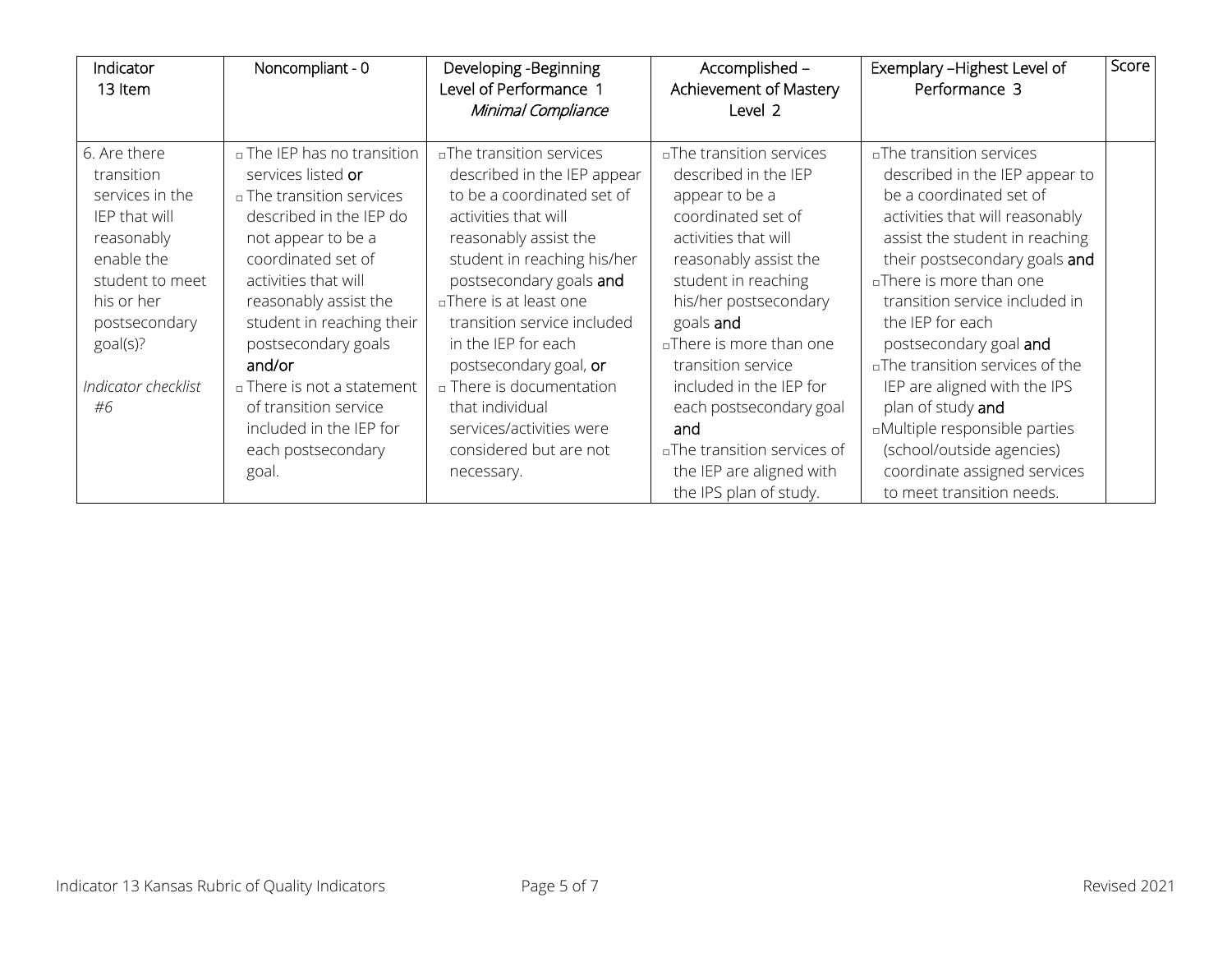| Indicator<br>13 Item                                                                                                                                                                             | Noncompliant - 0                                                                                                                                                                                                                                                                                                                                                                                      | Developing - Beginning<br>Level of Performance 1<br>Minimal Compliance                                                                                                                                                                                                                                                                                                                                                                                                                          | Accomplished -<br>Achievement of Mastery<br>Level 2                                                                                                                                                                                                                                                                                                                                                                                                                                                                                                                    | Exemplary - Highest Level of<br>Performance 3                                                                                                                                                                                                                                                                                                                                                                                                                                                                                                                                                                                    | Score |
|--------------------------------------------------------------------------------------------------------------------------------------------------------------------------------------------------|-------------------------------------------------------------------------------------------------------------------------------------------------------------------------------------------------------------------------------------------------------------------------------------------------------------------------------------------------------------------------------------------------------|-------------------------------------------------------------------------------------------------------------------------------------------------------------------------------------------------------------------------------------------------------------------------------------------------------------------------------------------------------------------------------------------------------------------------------------------------------------------------------------------------|------------------------------------------------------------------------------------------------------------------------------------------------------------------------------------------------------------------------------------------------------------------------------------------------------------------------------------------------------------------------------------------------------------------------------------------------------------------------------------------------------------------------------------------------------------------------|----------------------------------------------------------------------------------------------------------------------------------------------------------------------------------------------------------------------------------------------------------------------------------------------------------------------------------------------------------------------------------------------------------------------------------------------------------------------------------------------------------------------------------------------------------------------------------------------------------------------------------|-------|
| 7. Do the transition<br>services include<br>courses of study<br>that will<br>reasonably<br>enable the<br>student to meet<br>his or her<br>postsecondary<br>goal(s)?<br>Indicator checklist<br>#7 | aThe IEP does not have<br>courses of study listed<br>and/or<br>aThe courses of study are<br>not a multi-year<br>description of<br>coursework from the<br>student's current to<br>anticipated exit year<br>and/or<br>aThe courses of study are<br>not designed to help the<br>student achieve the<br>desired postsecondary<br>goal(s) and/or<br>aThe courses of study<br>were not updated<br>annually. | □A Courses of Study<br>(instructional program of<br>study or listing of individual<br>courses) is included in the<br>IEP and<br>aThe courses of study are a<br>multi-year description of<br>coursework from the<br>student's current to<br>anticipated exit year and<br>aThe courses of study are<br>designed to help the<br>student achieve the desired<br>postsecondary goal(s) and<br>align with the identified<br>postsecondary goal and<br>aThe courses of study were<br>updated annually. | □ A Courses of Study<br>(instructional program of<br>study or listing of<br>individual courses) is<br>included in the IEP and<br>n The courses of study are a<br>multi-year description of<br>coursework from the<br>student's current to<br>anticipated exit year and<br>n The courses of study are<br>designed to help the<br>student achieve the<br>desired postsecondary<br>goal(s) and are aligned<br>with the postsecondary<br>goal and<br>□ The courses of study align<br>with the IPS plan of study<br>and<br>□ The courses of study were<br>updated annually. | □ A Courses of Study<br>(instructional program of study<br>or listing of individual courses)<br>is included in the IEP and<br>n The courses of study are a<br>multi-year description of<br>coursework from the student's<br>current to anticipated exit year<br>and<br>□ The courses of study are<br>designed to help the student<br>achieve the desired<br>postsecondary goal(s) and<br>In The courses of study align with<br>the IPS plan of study and<br>□ The participation of the student<br>and family in decisions about<br>the courses of study is<br>documented and<br>n The courses of study were<br>updated annually. |       |
| 8. Is (are) there<br>annual IEP goal(s)<br>that are related<br>to the student's<br>transition service<br>needs?<br>Indicator checklist<br>#8                                                     | n There are no annual<br>goals in the IEP that<br>relate to the student's<br>postsecondary goals.                                                                                                                                                                                                                                                                                                     | La At least one annual goal<br>supports and relates to each<br>of the student's<br>postsecondary goals.                                                                                                                                                                                                                                                                                                                                                                                         | n More than one annual<br>goal supports and relates<br>to each of the student's<br>postsecondary goals.                                                                                                                                                                                                                                                                                                                                                                                                                                                                | a All annual goals support and<br>relate to the student's<br>postsecondary goals and<br>□ Annual goals related to the<br>student's postsecondary goals<br>are measurable (describe<br>behavior, condition, criteria,<br>and timeframe).                                                                                                                                                                                                                                                                                                                                                                                          |       |